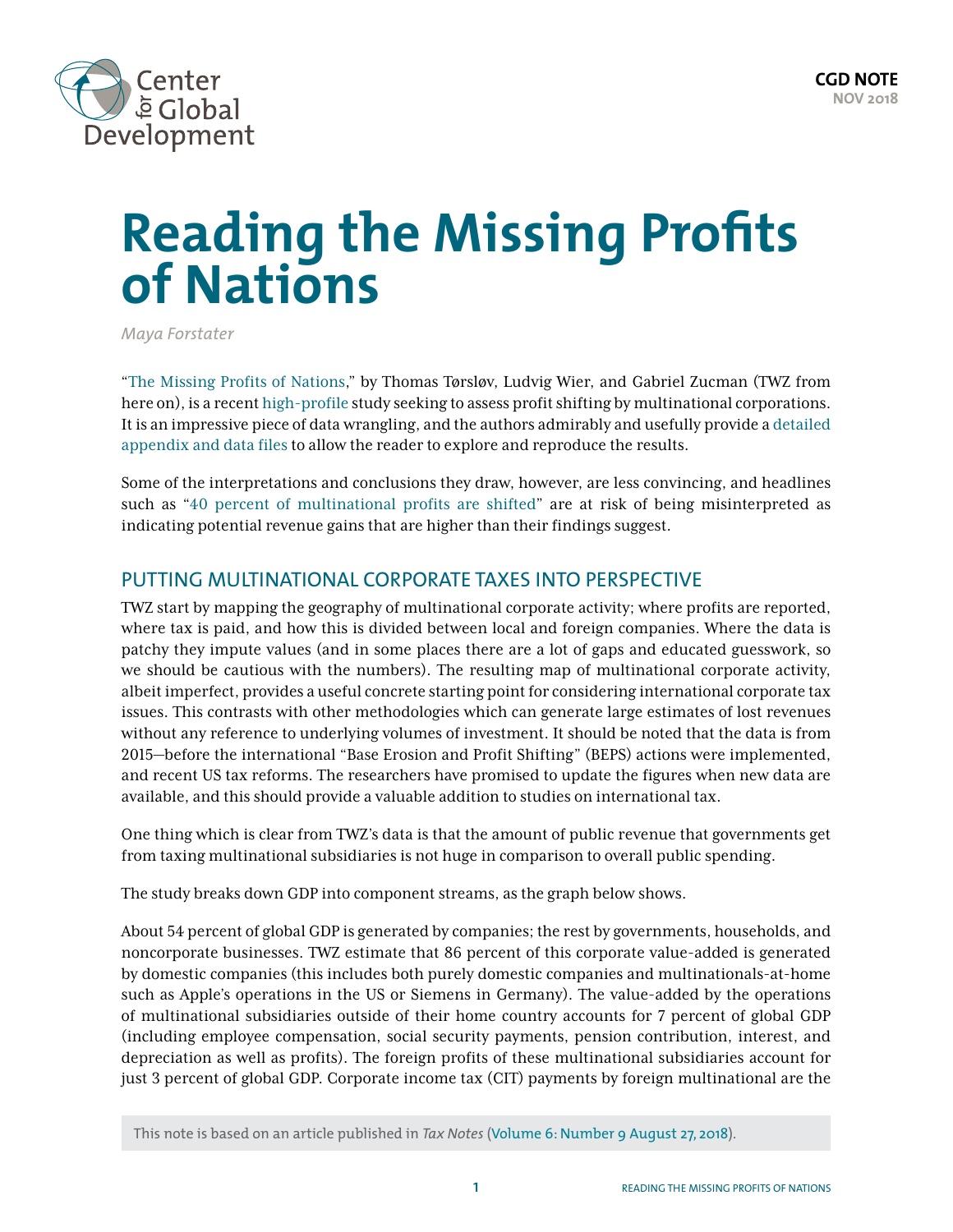### **FIGURE 1. Decomposing global economic value added**



#### World (2015) GDP breakdown

thin black bar at the top of the final column, accounting for around 0.4 percent of GDP, or a bit more than 1 percent of government tax revenues overall.

The question about revenue losses from base erosion and profit shifting is about whether this bar should be a bit thicker.

Of course, a few tenths of a percentage point of global GDP is still a large amount of money, and the efficiency and fairness of the international corporate tax system matters. But multinational corporate income tax is often perceived to be [much more significant](https://www.cgdev.org/publication/can-stopping-tax-dodging-multinational-enterprises-close-gap-development-finance) in relation to public spending overall than it really is (for example, the idea that poor countries lose "more than they get in aid" to profit shifting). The headline statement that multinationals shift 40 percent of profits only relates to TWZ's estimates of foreign profits of multinationals. They find that 86 percent of corporate profits relate to multinationals-at-home (or purely domestic companies).

To give an idea of the absolute scale of these figures in different countries, the graphs below show how TWZ break down national GDP for three countries across the spectrum of high income, upper middle income, and lower middle income: France, Mexico, and India.

In France formal sector businesses produce almost \$20K of added value for each person in the country and around \$13K of this is distributed as employee compensation. Overall the government is able to collect and spend some \$16.K in taxes and social contributions for each person in the country. TWZ estimate that multinational subsidiaries are responsible for \$879 of added value per citizen, which includes interest, depreciation, retained profits, dividends to shareholders, and corporate income tax. The corporate tax related to these subsidiaries amounts to around \$130 per French person. Not nothing, but not the basis of the extensive French state (it covers a little under three days' worth of public spending per person).

Based on Torslov, Wier and Zucman (2018)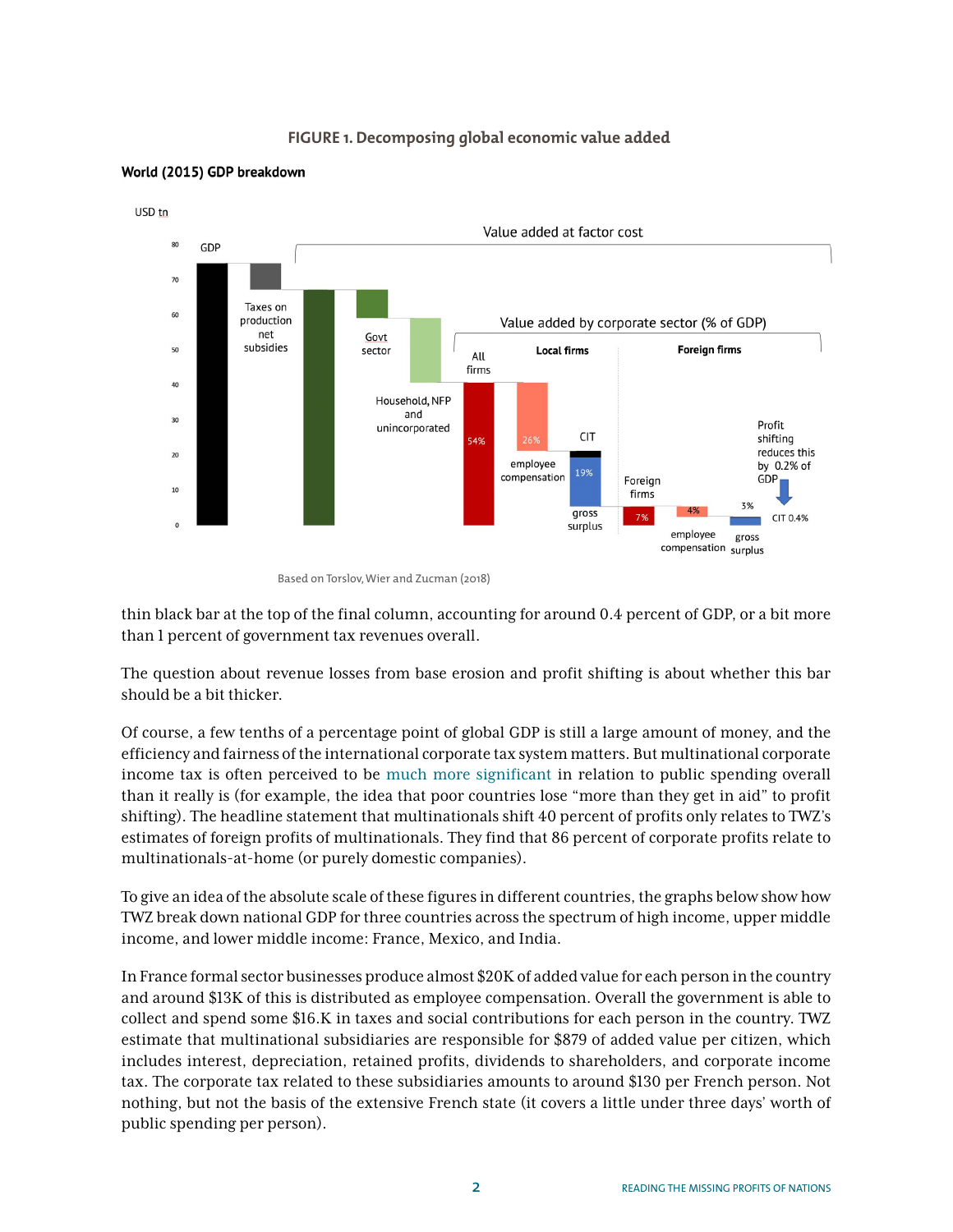

### **FIGURE 2. Decomposing economic value added in France, Mexico, and India**

In Mexico the value produced on a per capita basis by formal sector firms is around a quarter of that in France. Corporate income tax paid by foreign subsidiaries is around \$60 per person (just over a week's public spending).

In India the gross surplus of foreign firms amounts to only \$15 per citizen per year, and they make a corporate tax contribution of around a dollar (slightly less than two days of public spending).

In other words, corporate income tax paid by foreign multinationals is a small proportion of overall revenues in a rich country like France. In a poor country like India, the amount is both relatively small and absolutely tiny, reflecting the lower level of foreign investment per person. However, as research by [Anna Milanez](https://www.oecd-ilibrary.org/taxation/legal-tax-liability-legal-remittance-responsibility-and-tax-incidence_e7ced3ea-en) shows, companies play a much larger role in paying and collecting taxes across the other "tax handles" such as sales and employment (in OECD countries businesses on average pay or collect \$9 of other taxes for every \$1 of corporate income tax they pay).

All of this suggests that discussion of corporate taxation should not lose sight of the need for broad taxation and of economic growth, and the growth of formal sector firms to support it.

## HOW MUCH PROFIT IS SHIFTED? HOW MUCH REVENUE IS LOST?

The main original aim of the study was to estimate "artificial profit shifting" to a group of jurisdictions the authors define as tax havens. These include Belgium, Cyprus, Ireland, Luxembourg, Malta, Netherlands, Switzerland, Hong Kong, Singapore, Puerto Rico, and the UK crown dependencies and overseas territories, as well as other small states that are commonly included on tax haven lists.

The main approach for identifying profit shifting is to estimate how much corporate profit is made by multinational subsidiaries and local companies in each country and then to compare the ratio of profits-to-payroll between the local and foreign sector. They find that in all of the countries they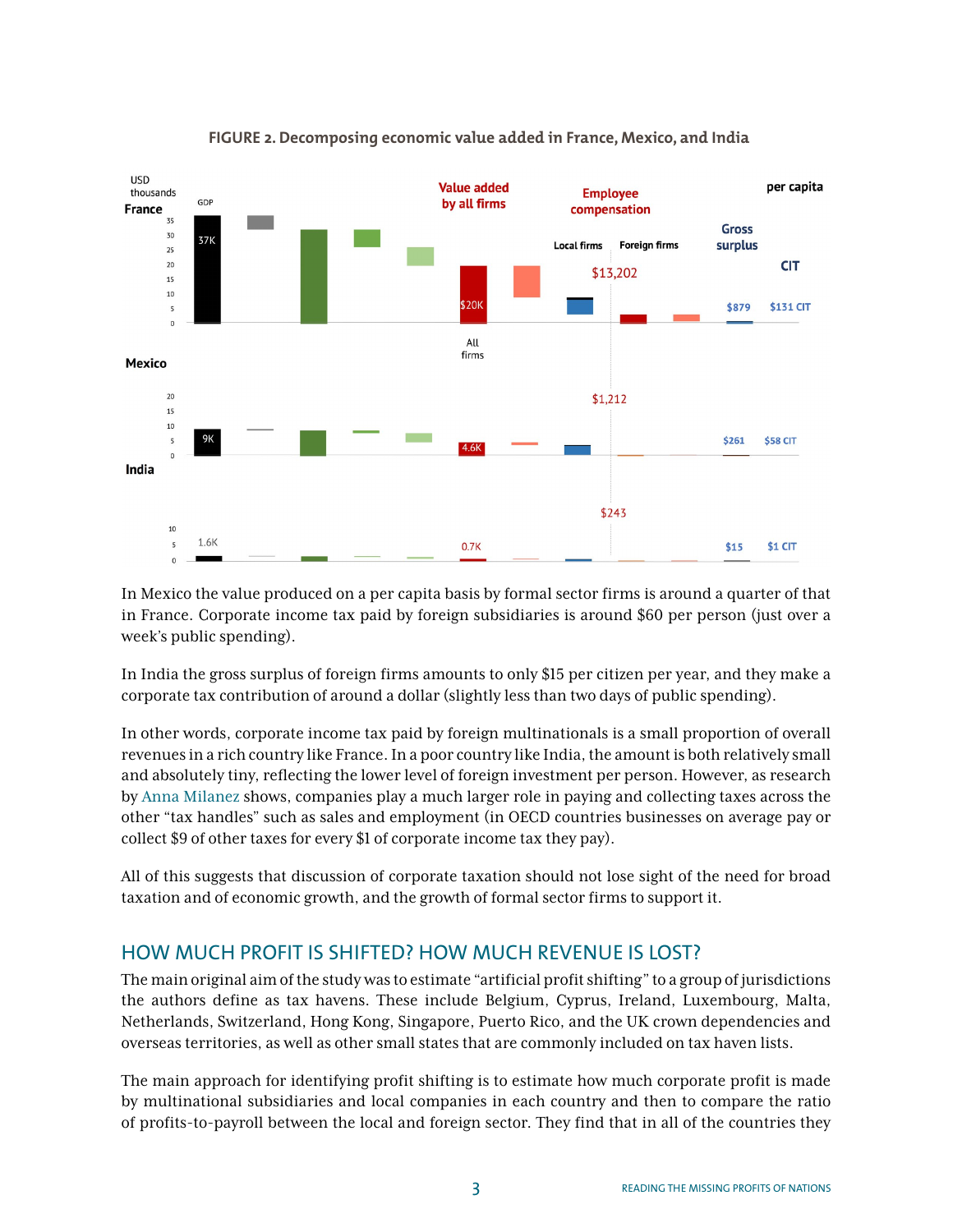

#### **FIGURE 3. Where are excess profits? TWZ estimates (USD billions, top 20 locations)**

define as tax havens (as well as a few major economies) companies in the foreign-controlled sector generate significantly higher profits-to-payroll costs than companies in the local sector, while in most economies the opposite is true. They interpret this difference as a direct measure of profit shifting.

The authors use the assumption that in the absence of profit shifting, foreign corporations and local firms would generate the same level of profits for a given wage bill. Based on this they calculate that 40 percent of the profits of multinational subsidiaries abroad are artificially shifted to tax havens (this is around 6 percent of corporate profits overall), and that this shows up as profits in Ireland, Singapore, Switzerland, the Netherlands, Luxembourg, and Hong Kong (where employment by multinational enterprises is substantial), with smaller amounts showing up in small island tax havens, where multinational corporations employ only handfuls of people.

The question of what these "excess" profits represent bears some further examination.

In their [methodological appendix](http://gabriel-zucman.eu/files/TWZ2018Appendix.pdf), TWZ describe them as representing *artificial* profit shifting. However, in practice there is no *natural* basis for allocating the profit of multinational corporations between different countries. For example, when a product is sold based on technology developed in one country, a brand developed in another, production in several others, and sales somewhere else, there is not one allocation of profits between jurisdictions that is naturally "right" and all others are "artificial." Rather, there are a set of rules for allocating profits, a question of whether companies are sticking to these rules and countries enforcing them, and separately a question of whether we might argue for a different set of rules.

The current rules, based on the arms-length principle, call for profits to be allocated on the basis of comparable market-based transactions; thus a group's retail operations might be expected to make a similar margin to a stand-alone retailer, buying and distribution might make the same margin as

Based on Torslov, Wier and Zucman (2018)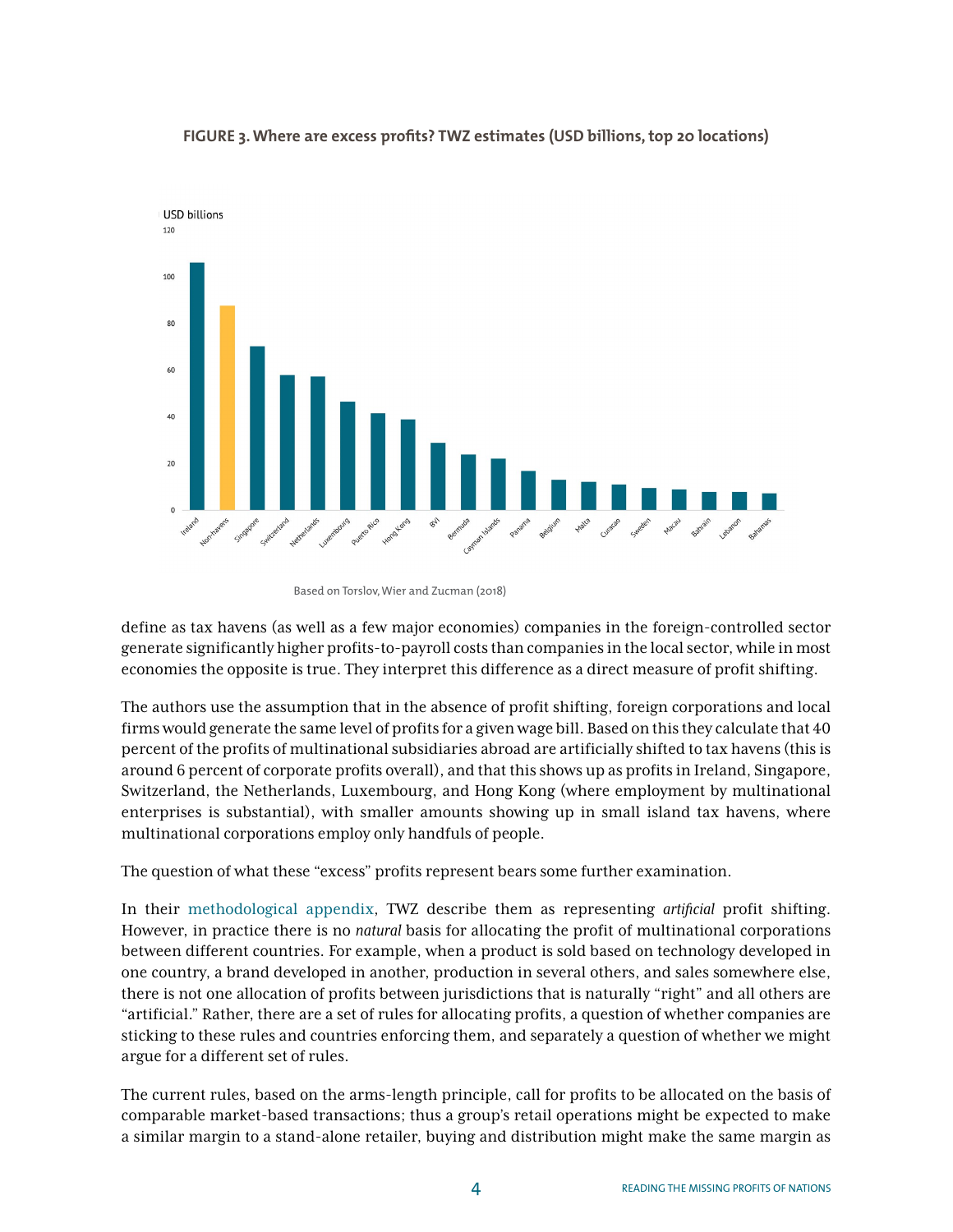

## **FIGURE 4. "Excessive high-risk payments" and inward "shifted profits" (\$m)**

stand-alone wholesale trader, internal financing should make the same margin as financial services from an bank or insurer. In each case the ratio of payroll costs to profitability is likely to be different, depending on the labour intensity of the particular business activity.

For [example,](https://hiyamaya.wordpress.com/2017/04/13/the-zara-report-what-can-we-learn-about-public-country-by-country-reporting/) the clothing company Inditex (owner of the Zara chain) employs around 700 designers and around 100,000 retail staff (full time equivalents). Using the arms-length principle, the company would record larger profits in Spain (where most of the designers are) than in countries with mainly retail operations such as the UK and Germany. TWZ's methodology does not consider such as difference in profit-to-payroll as artificial, since they don't designate Spain as a tax haven, however they would consider profits attached to buyers based in Switzerland or brand managers in the Netherlands as artificial. Businesses are increasingly able to provide services across borders using digital platform, data, and algorithms; finance is an important business function which uses relatively few staff. It is not obviously artificial if profits accrue in the jurisdiction where these high profit-to-payroll activities take place; the question is how much profit should accrue there?

TWZ considers the volume of "excessive high-risk payments" (royalties, insurance, ICT, financial and management services) each of their designated tax haven country receives. These payments are judged to be excessive if they are out of proportion to the size of the overall economy, compared to larger economies. There is a close relationship between the volume of these excessive payments and the excessive profits based on the profits-to-payroll ratio.

TWZ interpret this pattern as indicating tax losses in the country where products and services are ultimately consumed (i.e., Apple should be declaring more profit in Europe on its European sales). However, since the current tax system is not designed to deliver this allocation, it should not be surprising that this is not the result that is observed; it might equally be argued that more profit should be declared in California, where the technology is developed.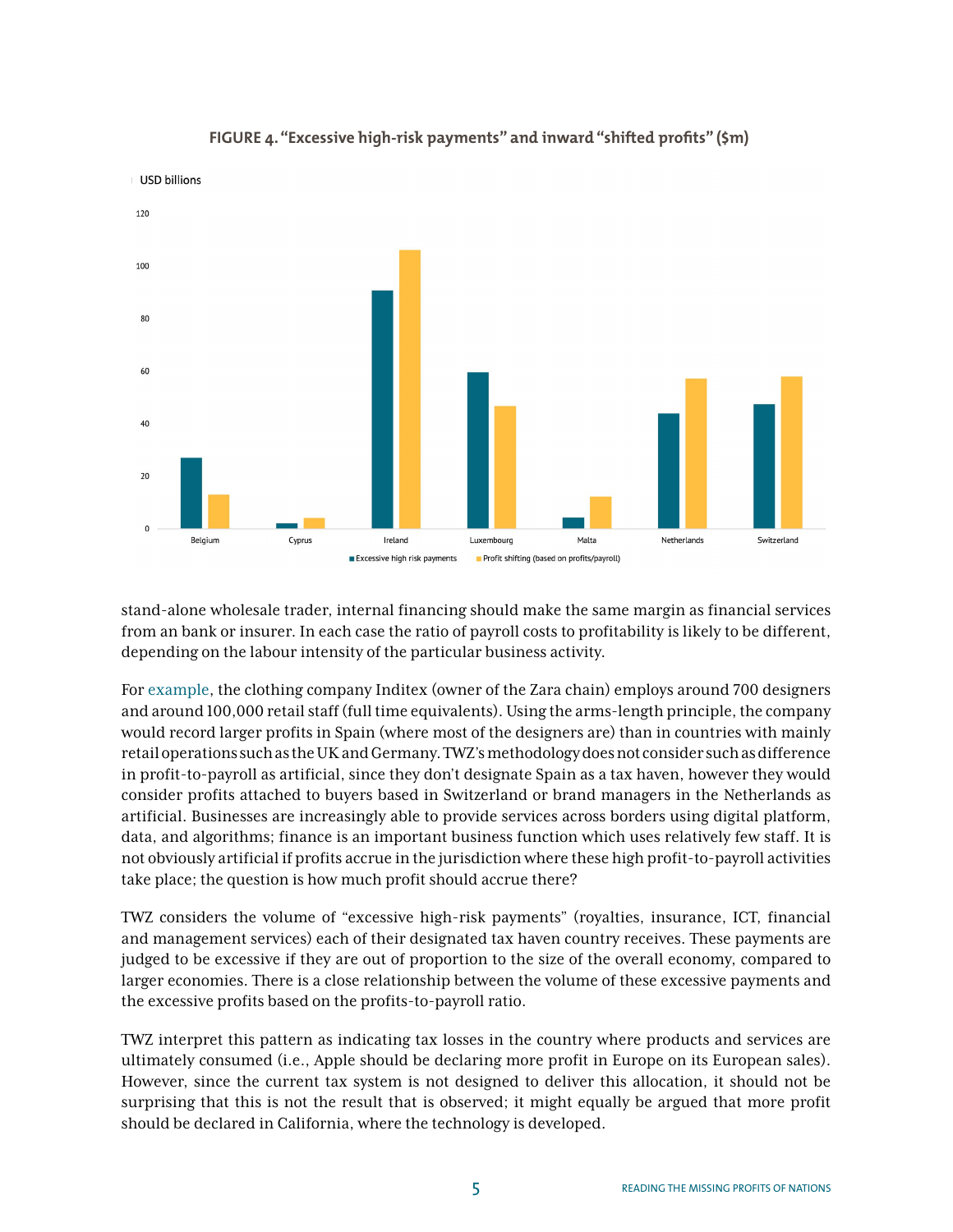



TWZ's metric more clearly could be described as an estimate of the profits associated with intangible assets and finance that are managed in low-tax jurisdictions. This may or may not be artificially inflated (i.e., not compliant with the arms-length principle). The distinction matters because it determines whether revenues might be recoverable through stronger enforcement of current rules or whether the "lost revenues" identified reflect compliance with current tax rules.

Some of the apparently low-taxed or zero-taxed profits that show up in the study will already be subject to tax elsewhere through taxes and anti-avoidance mechanisms that go beyond transfer pricing. The study does not mention mechanisms such as withholding taxes (on interest, royalties, and service fees), tax treaties that allow for taxation of service imports under "permanent establishment" rules, and controlled foreign company regulations that bring foreign companies into the domestic tax system, and the effects of these anti-avoidance measures would not be picked up in its calculations. Withholding taxes can be particularly important mechanisms for developing countries as they do not require the capacity to undertake transfer pricing audits. Several of the jurisdictions that make up a high proportion of the "rest," such as BVI, Bermuda, and Cayman Islands, do not have double tax treaties, so payments from non-tax havens would be subject to withholding taxes.

The headline finding from the study is that (prior to the BEPS reforms) excess foreign profits in tax havens were more than \$600 billion (around 0.8 percent of GDP), with around 10 percent of corporate tax revenue (\$180-200) lost due to profit shifting (or around 1 percent of government tax revenues overall, or 0.25 percent of GDP). This is based on statutory tax rates. If the calculation is done using effective tax rates the tax loss falls to 6 percent (or 0.5 percent of government tax revenues overall).

Given the caveats above about the extent to which excess profits represent defensible arms-length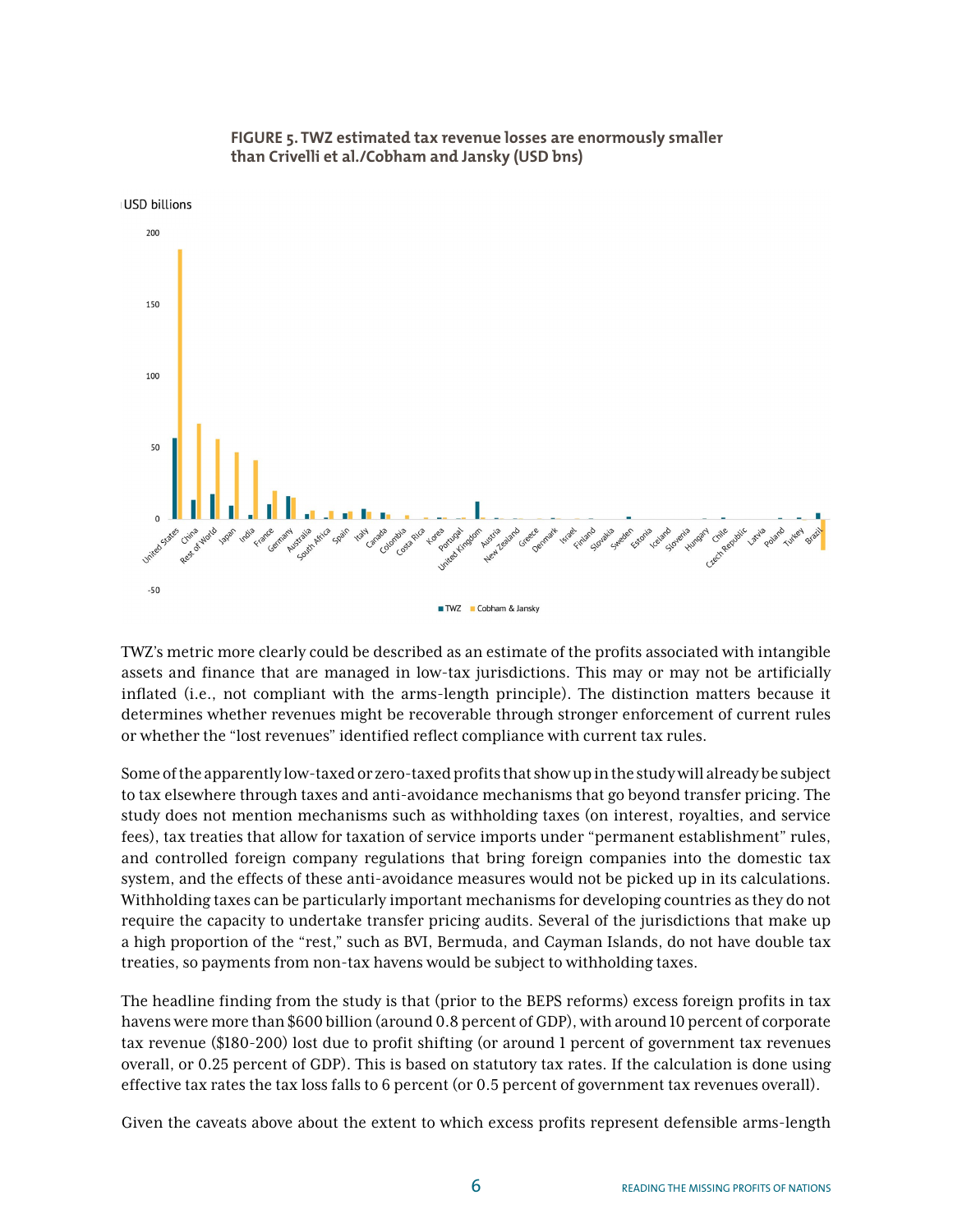

### **FIGURE 6. Excess profits in Ireland by country of ownership of foreign subsidiary**

returns to real business activities, and the extent to which they include profits already taxed through CFC rules or withholding tax, these figures (around \$180-200 billion globally) might be considered a high-end estimate, with recoverable revenues as some fraction.

The authors note that their estimate is right in the same ballpark as the [OECD's BEPS estimate](https://www.oecd.org/eco/Tax-planning-by-multinational-firms-firm-level-evidence-from-a-cross-country-database.pdf) that countries were losing 4-10 percent of corporate tax revenues, and that it is substantially smaller than the estimate by the IMF team of [Ernesto Crivelli, Ruud de Mooij and Michael Keen](https://www.imf.org/en/Publications/WP/Issues/2016/12/31/Base-Erosion-Profit-Shifting-and-Developing-Countries-42973) and its reworking by [Alex Cobham and Petr Jansky](https://www.wider.unu.edu/publication/global-distribution-revenue-loss-tax-avoidance).

A key difference between this study and the methodology used by Crivelli et al. and Cobham and Jansky is that TWZ use data about the economies of each country and the existing scale of corporate profits. Crivelli et al. estimate a general relationship between GDP and tax rates and revenue losses, which generates startling figures such as Chad losing corporate tax revenues worth 8 percent of GDP, and Zambia 5 percent.

Crivelli et al./Cobham and Jansky's figures for lost revenues suggest some 2.5 trillion USD in shifted profits. However, TWZ's data on the overall level of profits recorded across all of the "tax havens" (several of which are also major economies in their own right) is less than half this, suggesting that these earlier studies are likely to be large overestimates (or that there are several trillion dollars of annual profits still unaccounted for).

## WHAT DOES THE TWZ STUDY SHOW AND NOT SHOW?

TWZ's data confirm what the BEPS project and subsequent work on taxing the digitalised economy were set up to address: that multinational companies have been able to structure their operations so that intangible assets and finance are managed in low-tax jurisdictions. They also find that the profits accrued in these places relate to interest, royalties, and fees rather than strategic transfer pricing (or